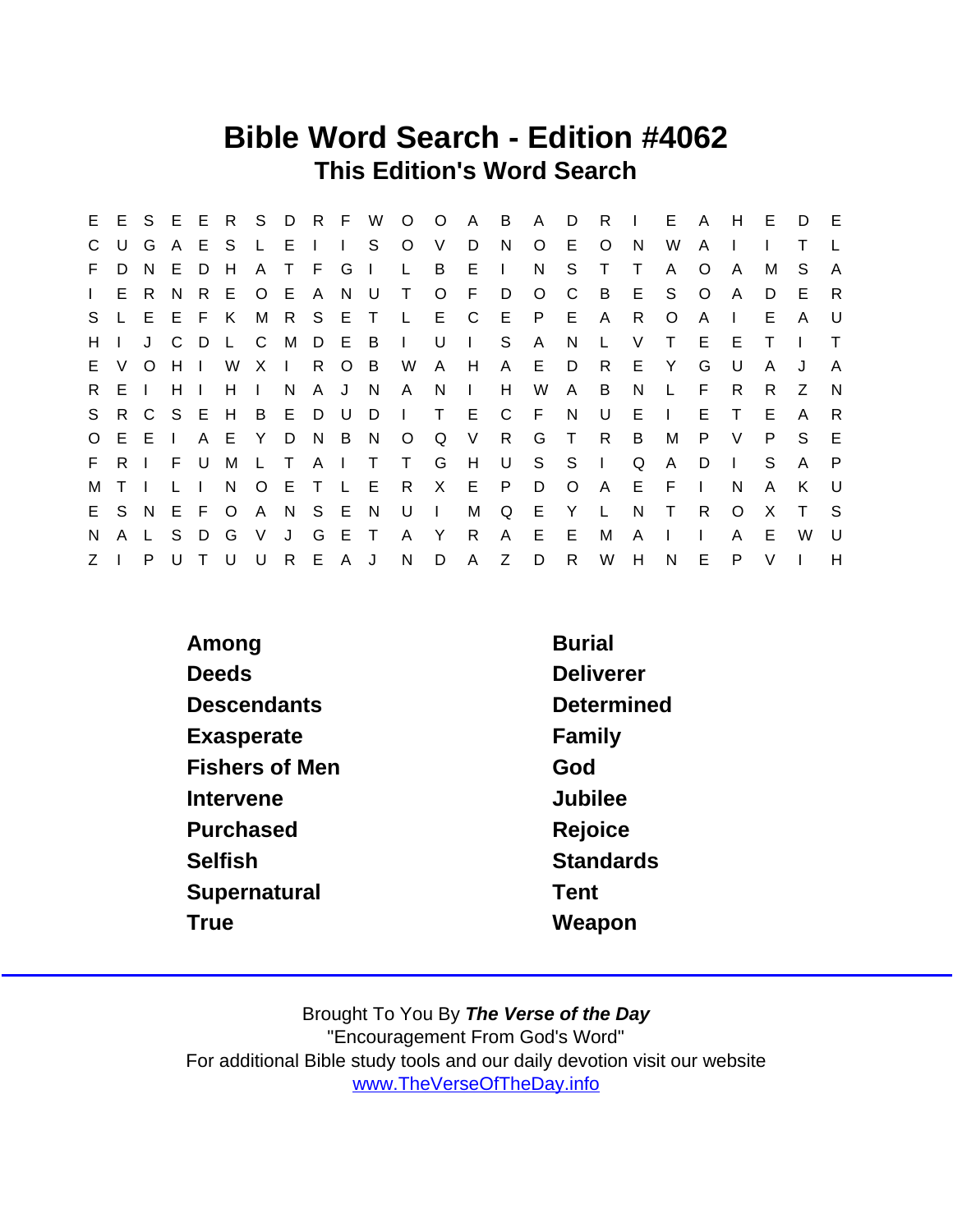## Bible Word Search - Edition #4062 Word Search Answer Guide

| e            | e            |              | s e |          | ers Drfw              |     |              |       |                     | $O$ 0                       |       | $\overline{a}$ | $\mathsf{b}$ | a           | D           | $\mathsf{r}$ | $\sim 1$ .   | e            | a            | h.             | e            | d              | $\mathbf{e}$ |
|--------------|--------------|--------------|-----|----------|-----------------------|-----|--------------|-------|---------------------|-----------------------------|-------|----------------|--------------|-------------|-------------|--------------|--------------|--------------|--------------|----------------|--------------|----------------|--------------|
| $\mathbf{C}$ | <b>u</b>     | $\mathsf{q}$ |     |          |                       |     |              |       |                     | a e s I E i i s o v         |       | $\mathsf{d}$   | n            | $\circ$     |             | E o          | N.           | W            | a            | $\blacksquare$ | Ť.           | $^{\dagger}$   |              |
| F.           | D            | n            | e   | d h      |                       |     |              |       | a Tfgil             |                             |       | b e            | $\sim 1$ .   | N           |             | $S$ t        | $\top$       | a            | $\Omega$     | a              | m            | <sub>S</sub>   | A            |
| $\mathbf{L}$ |              | E R n        |     |          | r e o E a n u         |     |              |       |                     | t of                        |       |                | D            | $\circ$     | $\mathbf C$ | b            | $E$ s        |              | $\circ$      | a              | d            | e              | R            |
| S.           |              | L E e f k    |     |          |                       |     |              |       | m R S e t I         |                             |       |                |              | e c E P E a |             |              | R            | $\circ$      | a            | $\mathbf{i}$   | E.           | a              | U            |
| H            | $\mathbf{L}$ |              |     |          |                       |     |              |       | J c d I c M D e b i |                             |       | u i            |              | S A         |             | $N \mid$     | V t          |              | $\mathbf{e}$ | E              | T            | $\mathbf{I}$   | $\top$       |
| E.           | V.           |              | Ohi |          |                       |     | w x I R o b  |       |                     | W                           | a h   |                |              | A E D r E Y |             |              |              |              | g            | U              | A            | - i            | A            |
| R.           |              | EIHI         |     |          | h i                   |     | N            | A J n |                     | $\overline{a}$              | $n$ i |                |              | H W A B     |             |              | N            | $\mathsf{L}$ | $-f$         | R.             | R.           | $\overline{z}$ | N            |
| S            |              | R C S e      |     |          | h b E D U D           |     |              |       |                     | $\mathbf{i}$                | $-t$  | e              | C            | $-f$        | N           | U            | E.           | $\sim 1$ .   | $\mathbf{e}$ | $\top$         | E            | a              | R            |
|              |              |              |     |          |                       |     |              |       |                     | O E E I A e y D N B n O q v |       |                |              | R g T R     |             |              | b            | M            | p            | V              | P            | <sub>S</sub>   | Е            |
|              |              | FRIF         |     | <b>u</b> |                       |     |              |       |                     | M I t A I T t G             |       | h              | U            | $S$ $S$ $I$ |             |              | $\mathsf{q}$ | A d          |              | $\mathbf{I}$   | S            | a              | P            |
| M            | ti           |              | Li  |          |                       | n O |              |       |                     | e T L E r x e               |       |                | P.           | D           |             | o A          |              | e F i        |              | $\mathsf{n}$   | A            | k              | - U          |
|              |              |              |     |          | E s n E f o a N S E N |     |              |       |                     | u i                         |       |                |              | m q E y L n |             |              |              | t            | $\mathbf{r}$ | $\circ$        | X            | $-t$           | -S           |
| N.           |              | $a \mid$     | S d |          | $g \vee$              |     | $\mathbf{j}$ |       |                     | G E T a y r                 |       |                | a            | E           | e           | m            | $\mathbf{a}$ | - i -        | j.           | a              | E            | W              | $\mathbf u$  |
| z i          |              |              |     |          |                       |     |              |       |                     | putuureajn d                |       | $\mathsf{a}$   |              | z D r w     |             |              | h            | n            | e            | p.             | $\mathsf{v}$ | Ť.             | h            |

Among: Diagonal Burial: Vertical Deeds: Vertical **Deliverer: Vertical** Descendants: Vertical Determined: Vertical Exasperate: Vertical Family: Vertical Fishers of Men: Vertical God: Diagonal Intervene: Vertical **Intervene:** Vertical Purchased: Vertical Rejoice: Vertical Selfish: Vertical Selfish: Vertical Standards: Vertical Supernatural: Vertical Tent: Vertical True: Vertical **Weapon: Vertical**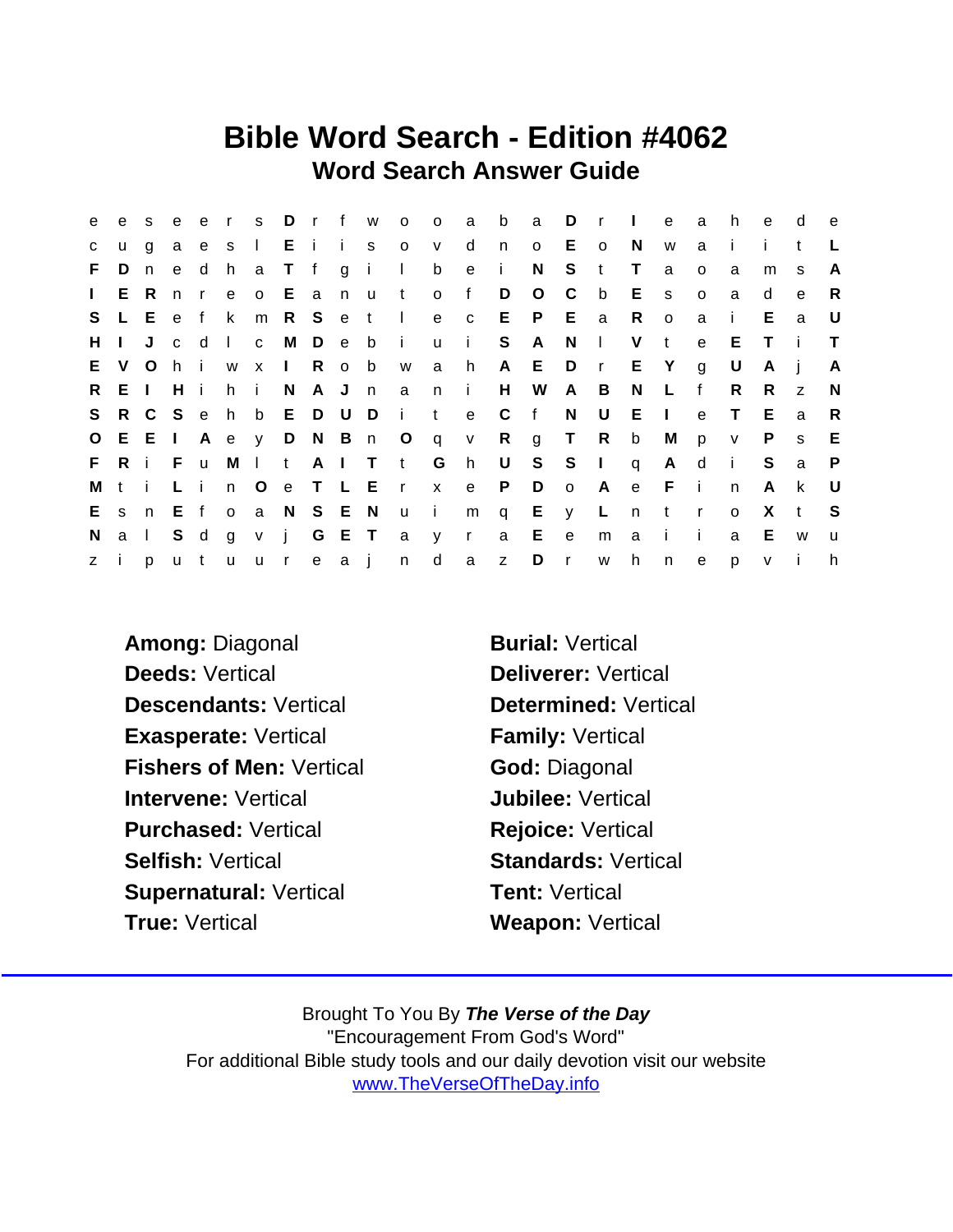# Bible Word Search - Edition #4062 Words Used And Their Definitions

Among

Between; In the midst of

**Burial** 

The practice of placing a person in a tomb or grave as part of a funeral

**Deeds** Actions

**Deliverer** 

A person who rescues

**Descendants** 

Person descended from a specific ancestor; Offspring

Determined Decided or settled on something; perseverent

Exasperate

To frustrate or irritate.

Family

A social unit consisting of one or more adults together with the children they care for.

Fishers of Men

A phrase used by Jesus while talking to fishermen on a fishing boat in the Sea of Galilee to explain what his followers would be led to do after pulling a net filled with so many fish their boat almost couldn't handle the weight

### God

His name in Hebrew is YHVH, often pronounced as Yahweh or Jehovah; Only deity worshiped by the Israelites; Main person of the Godhead in the Trinity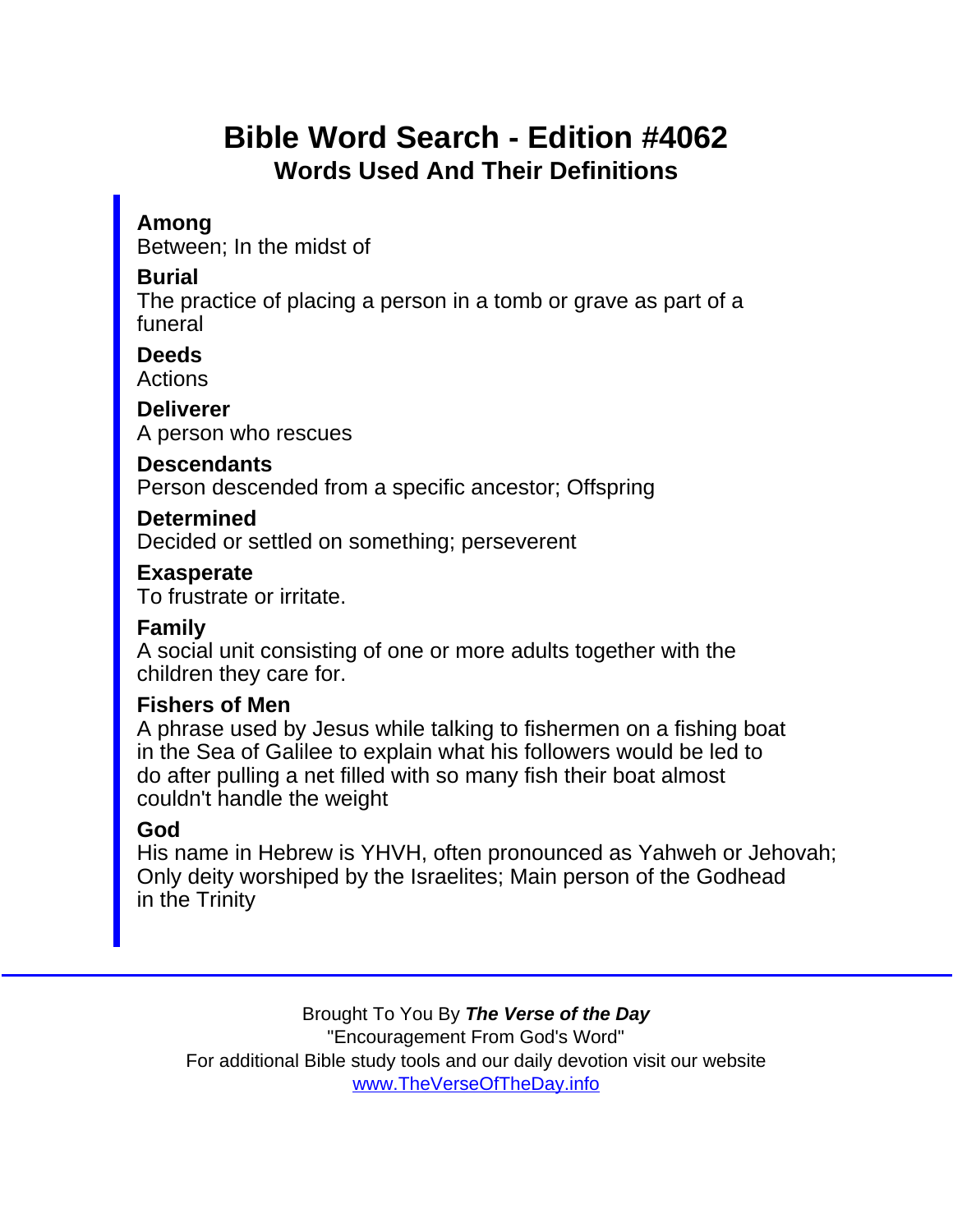# Bible Word Search - Edition #4062 Words Used And Their Definitions - Continued

### Intervene

To come between people to resolve a conflict or fix a problem

### Jubilee

Year of Jubilee was to occur every fifty years. Slaves were to be set free, all properties returned to original owners, and people were to recognized that the whole land was God's and He was lending it to them.

### Purchased

To have bought something

### Rejoice

To visibly show joy in circumstances. When people were healed by Jesus, those closest to them celebrated the miracles that occurred.

## **Selfish**

Greedy; Caring only about oneself

#### **Standards**

A code of personal conduct or manner in which one is supposed to act

### **Supernatural**

Spiritual, not physical. You can't see spiritual things with your physical eyes but you can feel and sense them. It's super (as in super-imposed) over the natural realm.

## Tent

A temporary shelter used while traveling; the Israelites often used goat hair to make them